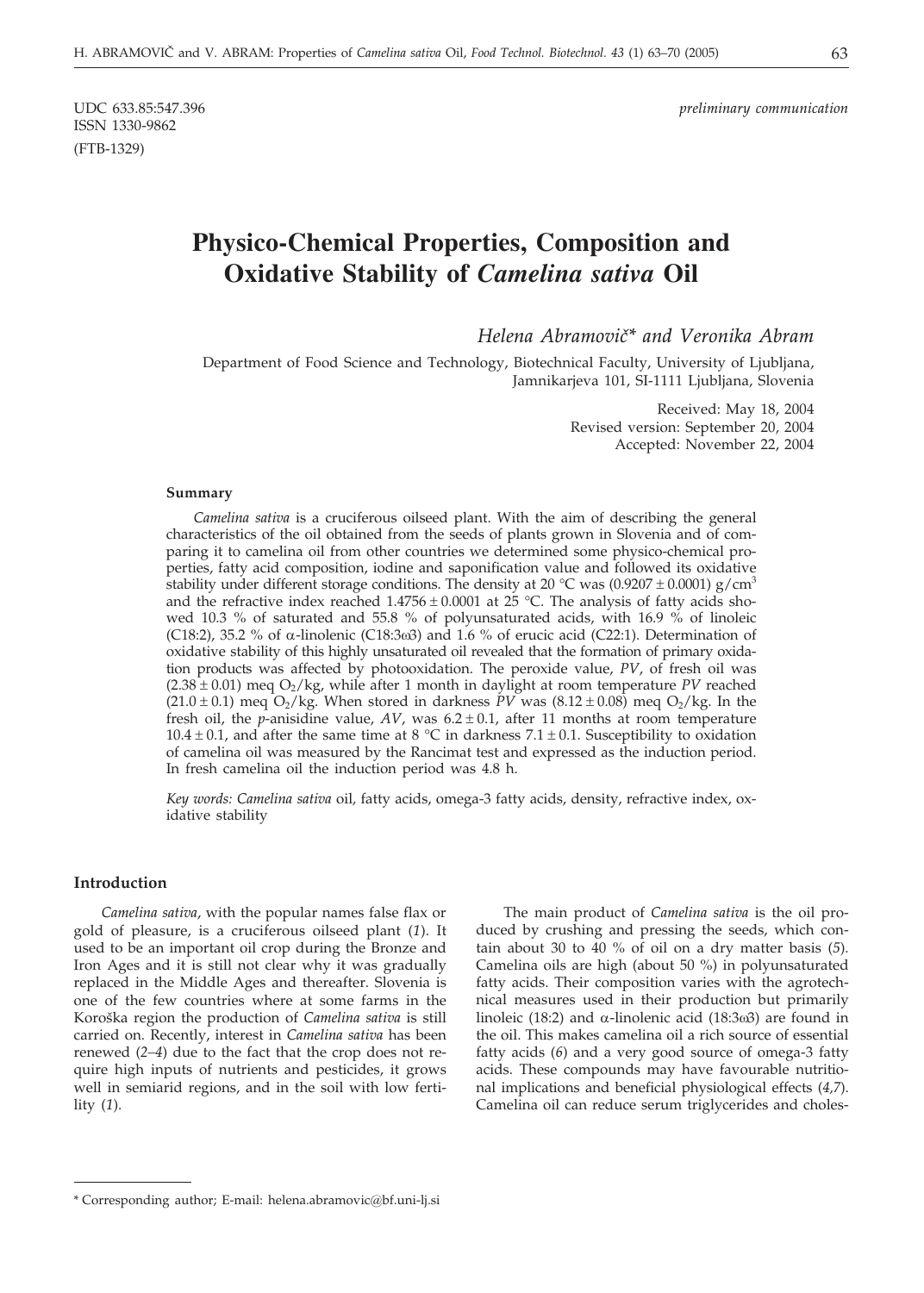terol significantly (*6*), and some researchers think that it deserves greater attention (*2,8*).

Camelina oil with its unique fatty acid composition may be regarded as special oil suitable for direct consumption. The oil can be used in salads or for cooking, for the preparation of omega-3 fatty acid-enriched margarine, in the formulation of salad dressings, mayonnaise, ice cream, *etc*. (*1*). Because of its possible nutriceutical effects, the oil may attract considerable attention for use in the production of health promoting foods.

The development of oxidative rancidity has been recognized as the predominant cause of oil deterioration during storage. The main parameters that determine the stability of oils toward oxidation are the triglyceride composition and the presence of antioxidant compounds. Due to high content of unsaturated fatty acids in camelina oil its oxidative stability should be an important factor. To date only few investigations on the oxidative stability of oil from camelina plant seeds and the storage stability of a camelina oil-based spread have been carried out (*3,9*). In these studies camelina oil was found to be more stable towards oxidation than highly unsaturated linseed oil but less stable than rapeseed, olive, corn, sesame and sunflower oils.

With the aim of describing general characteristics of the oil obtained from the seeds of C*amelina sativa* plants grown in Slovenia and to compare it to camelina oil from other countries, we determined some physico-chemical properties, fatty acid composition, iodine and saponification value and followed its oxidative stability under different storage conditions.

# **Materials and Methods**

# *Materials*

The camelina oil used in this study was produced from seeds of *Camelina sativa* plants grown in 2002 near Prevalje in the Koroška region, Slovenia. The camelina oil was obtained by the following procedure. Dried seeds were milled and mixed with water. The mixture obtained was roasted at temperatures ranging from 60 to 90 °C. After pressing, the oil thus obtained was filtered. According to the local oil producers, roasting of the seeds is necessary, as the oil cannot be obtained from non-roasted milled seeds. Before the investigation the oil was held in darkness at 8 °C for 3 weeks. This oil was »fresh oil« and had an attractive yellow colour and distinctive mustard like odour.

All other chemicals and solvents were of analytical grade.

# *Determination of physical characteristics*

Density was determined picnometrically according to AOAC Official Method 9201.212 (*10*) at temperatures ranging from 20.0 to 50.0 °C. The accuracy of density determination was about  $1 \cdot 10^{-4}$  g/cm<sup>3</sup>.

Refractivity index was determined according to AOAC Official Method 921.08 (10) at  $(25 \pm 0.05)$  °C with a Carl Zeiss Abbé refractometer (32-G 110e) with the precision of  $1 \cdot 10^{-4}$  at 589 nm. The measurement was repeated ten times.

#### *Determination of chemical characteristics*

Free fatty acid content, iodine value and saponification value were determined according to AOAC Official Methods 940.28, 920.185 and 920.160 (*10*). These determinations were carried out in triplicate.

#### *Determination of fatty acid composition*

Fatty acids were determined as methyl esters after transesterification according to AOAC Official Method 969.33 (*10*) by gas chromatography on HP 5890 Hewlett-Packard gas chromatograph, series II instrument (Hewlett Packard Corp., Palo Alto, USA), equipped with a fused silica capillary column – Supelco, SP 2380 (60 m  $\times$  0.25 mm and film thickness 0.20  $\mu$ m). The stationary phase was polysiloxane (90 % biscyanopropyl / 10 % cyanopropylphenyl). The carrier gas was helium at flow rate 1 cm<sup>3</sup>/min. The internal standard was heptadecanoic acid. The column temperature was programmed to 210 °C. Injector and flame-ionization detector temperatures were set at 250 and 260 °C. The analysis was carried out in triplicate. The results are given as the weight percentage of total fatty acids. Values of the standard deviation were between 0.01 and 0.25 %.

# *Determination of oxidative stability*

#### Storage conditions

Oil samples were transferred to transparent glass bottles (400 mL of 12 cm in diameter). The bottles were closed and subjected to different storage conditions: (*i*) at room temperature with exposure to daylight, (*ii*) at room temperature in darkness, and (*iii*) at 8 °C in darkness.

Periodically a suitable volume of oil was withdrawn from each bottle and subjected to the Rancimat test and to the determination of peroxide and *p*-anisidine value.

In the summer months (June, July and August) the room temperature varied between 25 and 30 °C, while in the rest of the year the temperature was between 20 and 25 °C. The oil samples exposed to daylight were placed approximately 1.5 m from the window and were not exposed to direct sunlight. The intensity of light in the room depended on the weather conditions. These are shown in Table 1 for each month of the experiment as hours of bright sunshine duration in Ljubljana. Table 1 also presents the number of hours per day the samples were exposed to light, expressed as the mean monthly length of the day. The data were taken from http:*//* www. arso.gov.si.

# *Peroxide value and p-anisidine value*

Oxidation rate was followed by periodic determinations of peroxide and *p*-anisidine value. *PV* was determined according to AOAC Official Method 965.33 (*10*) and *AV* according to IUPAC method 2.504 (*11*). Both determinations were carried out in duplicate. *PV* was expressed as meq  $O_2/kg$  of oil. Standard deviation for each *PV* determination was less than 2 % and *AV* determination was less than 0.1.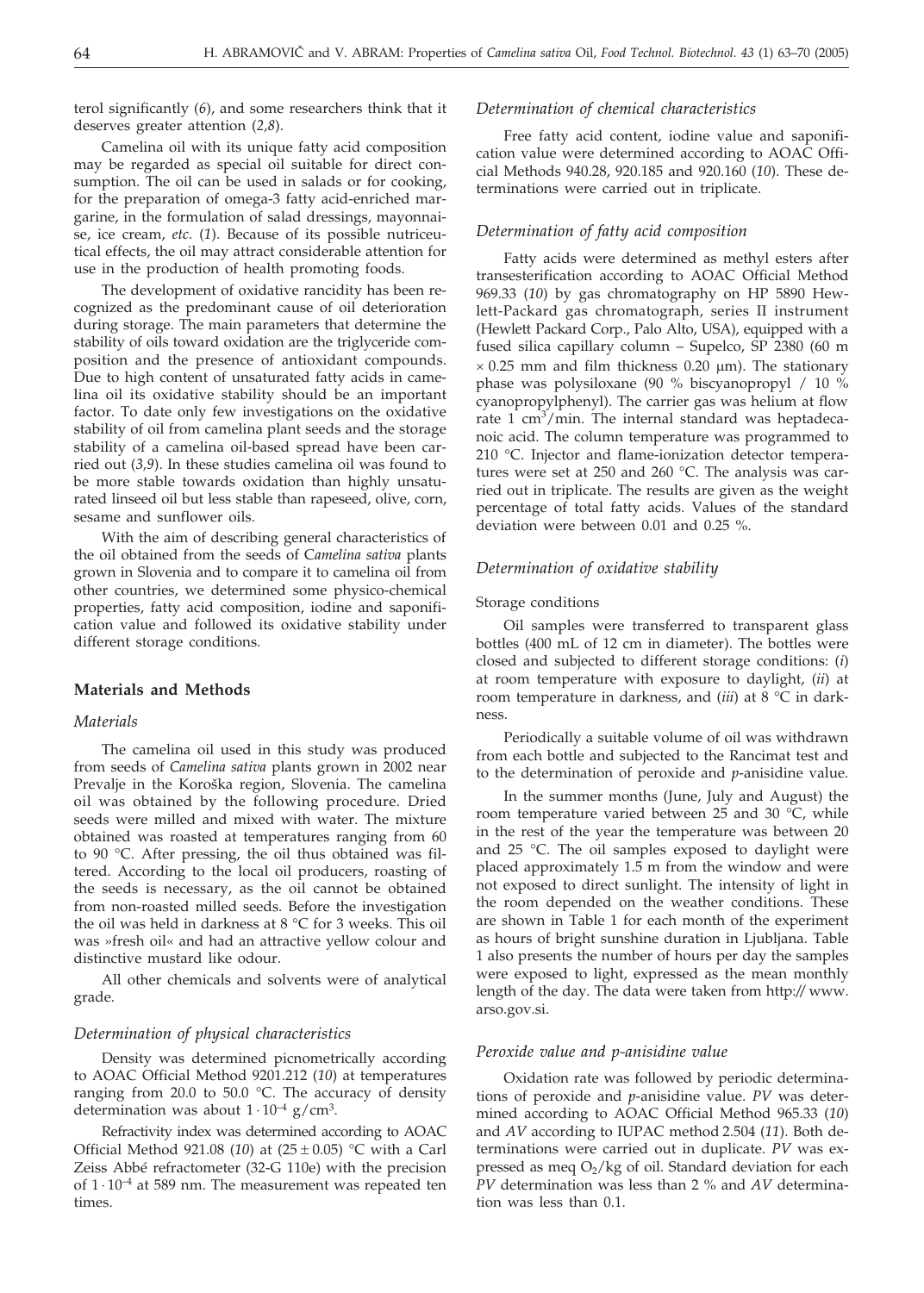Table 1. Bright sunshine duration and mean monthly length of day

| Month     | Bright sunshine<br>duration / h | Mean monthly length<br>of day $/ h$ |  |
|-----------|---------------------------------|-------------------------------------|--|
| 2002      |                                 |                                     |  |
| June      | 298                             | 15.7                                |  |
| July      | 281                             | 15.3                                |  |
| August    | 220                             | 14.0                                |  |
| September | 177                             | 12.5                                |  |
| October   | 109                             | 10.8                                |  |
| November  | 55                              | 9.5                                 |  |
| December  | 16                              | 8.7                                 |  |
| 2003      |                                 |                                     |  |
| January   | 71                              | 9.0                                 |  |
| February  | 135                             | 10.3                                |  |
| March     | 208                             | 12.0                                |  |
| April     | 188                             | 13.7                                |  |
| May       |                                 | 15.0                                |  |
| June      | 283                             | 15.7                                |  |

#### *Rancimat test*

Susceptibility of camelina oil to oxidation was also studied using the Rancimat test (*12,13*). The test was performed on a Rancimat apparatus 679 (Methrom, Herisau, Switzerland) by measuring the induction period at 110  $\degree$ C and an air flow rate of 20 dm<sup>3</sup>/h. Determination of the induction period was based on the conductometric detection of volatile acids. The determination was carried out in duplicate. The induction time measurements were reproducible to within  $\pm 2$  %.

# **Results and Discussion**

# *Physical and chemical characteristics*

In Table 2 some physical and chemical characteristics of camelina oil are presented. The oil contains 2.35 % of free fatty acids, which is quite a high value. Free fatty acids were probably formed by the hydrolytic activity of lipolytic enzymes during the preparation of seeds for oil production. This parameter actually assesses the treatment of the seeds before and during pressing. Unrefined oils can have up to 3.0 % of free fatty acids according to the Regulations (*14*) for such oils. It has to be stressed here again that our camelina oil was not refined, simply filtered after pressing.

The values of the density,  $\rho$ , of camelina oil at different temperatures are presented in Table 2. The density at 25 °C (0.9184  $g/cm<sup>3</sup>$ ) obtained for this highly unsaturated camelina oil (about 56 % of polyunsaturated fatty acids) is slightly higher than those published for some other vegetable oils with small or even negligible quantities of polyunsaturated linolenic acid  $(\rho(\text{corn oil})$  $= 0.916$  g/cm<sup>3</sup>,  $\rho$ (cottonseed oil) = 0.914 g/cm<sup>3</sup>,  $\rho$ (olive oil) =  $0.909$  g/cm<sup>3</sup>,  $\rho$ (rapeseed oil) =  $0.903 - 0.907$  $g/cm^3$ ,  $\rho$ (sunflower oil) = 0.9178  $g/cm^3$ ,  $\rho$ (soybean oil) = 0.9148 g/cm3) (*15,16*). Higher density is quite understandable bearing in mind that the density of oil increases as the degree of unsaturation increases (*17*).

The effect of temperature on the density of camelina oil presented in Fig. 1 is described by a polynomial relationship:

$$
\rho = a + b \cdot t + c \cdot t^2 \qquad \qquad /1/
$$

where  $t$  is the temperature in  $\mathrm{C}$ , while a, b and c are the regressional parameters. For the investigated oil sample the parameters were obtained by regression analysis and amounted to a = 0.92826, b =  $-3.09 \cdot 10^{-4}$  and  $c = -3.48 \cdot 10^{-6}$ ,  $R^2 = 0.99998$ .



**Fig. 1.** Density of *Camelina sativa* oil as a function of temperature

The value for the refractive index of camelina oil at 25 °C was 1.4756. The observed value is higher than the values of refractive index for some other vegetable oils such as corn (1.4726), soybean (1.4728) or sunflower oil (1.4740) (*16*).

#### *Fatty acid composition*

Fatty acid composition of the investigated camelina oil is presented in Table 3. The amount of the most abundant fatty acid, *i.e.*  $\alpha$ -linolenic acid found in the oil was 35.2 %. Common vegetable oils such as olive, corn and sunflower oils have less than 1 % of  $\alpha$ -linolenic acid, rapeseed or soybean oil have about 8 %, and linseed oil with up to 60 % is the richest source of  $\alpha$ -lino-

Table 2. Physical and chemical characteristics of Slovene *Camelina sativa* oil

| Free fatty acid             | Iodine value*         | Saponification number* |  | Density / $(g/cm^3)$ |  |                                    |  | Refractive index   |
|-----------------------------|-----------------------|------------------------|--|----------------------|--|------------------------------------|--|--------------------|
| content <sup>*</sup> / $\%$ | $(g I_2 / 100 g oil)$ | (mg KOH / g oil)       |  |                      |  | 20 °C 25 °C 35 °C 45 °C 50 °C      |  | at 25 $^{\circ}$ C |
| $2.35 \pm 0.002$            | $104.7 \pm 0.3$       | $187.8 + 0.1$          |  |                      |  | 0.9207 0.9184 0.9132 0.9073 0.9041 |  | 1.4756             |

 $^*$  average of three replicates  $\pm$  standard deviation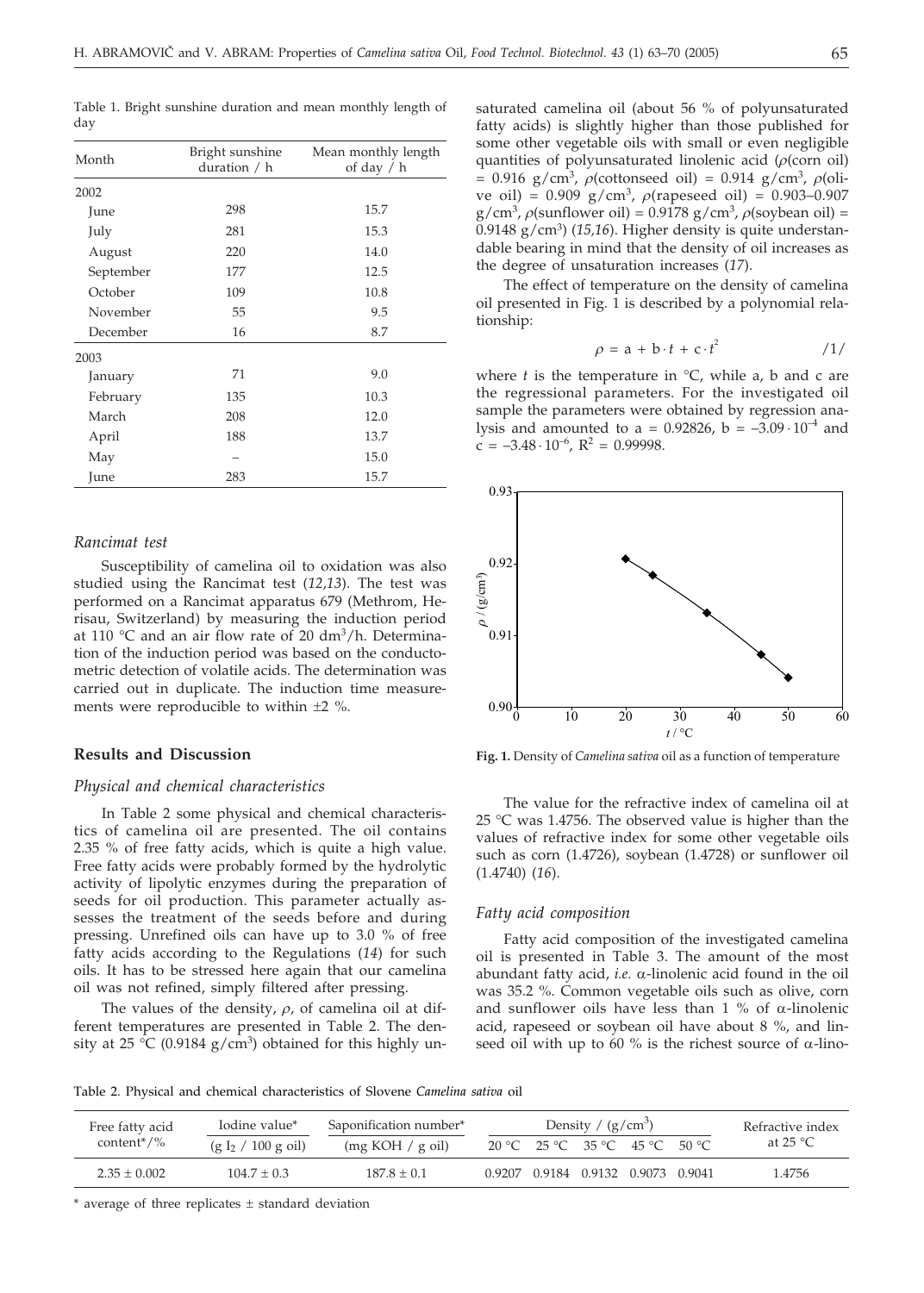| Fatty acid                      | Content of fatty acid / % |                  |                   |                          |  |
|---------------------------------|---------------------------|------------------|-------------------|--------------------------|--|
|                                 | This study*               | Budin et al. (2) | Eidhin et al. (3) | Zubr <i>et al.</i> $(8)$ |  |
| palmitic acid (16:0)            | $6.43 \pm 0.01$           | $5.7 - 8.4$      | 5.5               | $5.3 - 5.6$              |  |
| stearic acid (18:0)             | $2.57 \pm 0.01$           | $1.4 - 3.5$      | 2.3               | $2.3 - 2.7$              |  |
| oleic acid (18:1)               | $17.40 \pm 0.30$          | $14.2 - 19.4$    | 14.9              | $14.0 - 16.9$            |  |
| linoleic acid (18:2)            | $16.90 \pm 0.10$          | $19.0 - 24.0$    | 15.8              | $13.5 - 16.5$            |  |
| $\alpha$ -linolenic acid (18:3) | $35.20 \pm 0.40$          | $27.1 - 34.7$    | 38.9              | $34.9 - 39.7$            |  |
| arachidic acid (20:0)           | $1.24 \pm 0.05$           | **               | 0.4               | $1.2 - 1.5$              |  |
| gondoic acid (20:1)             | $14.90 \pm 0.20$          | $12.3 - 14.7$    | 16.2              | $15.1 - 15.8$            |  |
| eicosadienoic acid (20:2)       | $2.12 \pm 0.02$           | **               | 2.1               | $1.7 - 2.0$              |  |
| eicosatrienoic acid (20:3)      | $1.61 \pm 0.03$           | **               | 1.3               | $1.3 - 1.7$              |  |
| erucic acid (22:1)              | $1.62 \pm 0.03$           | $0.0 - 4.0$      | 2.4               | $2.6 - 3.0$              |  |

Table 3. Content of fatty acids in *Camelina sativa* oil

 $*$  average of three replicates  $\pm$  standard deviation

\*\* all others: 2.0 – 8.1 %

lenic acid (*16*). Camelina oil contains gondoic acid (20:1), which in the investigated oil amounted to 14.9 %, but is not present in most common vegetable oils (*2,16*).

In Table 3 the results of fatty acid analysis are compared with those of Budin *et al.* (*2*), Eidhin *et al.* (*3*) and Zubr *et al.* (*8*). The fatty acid composition of Slovene camelina oil was similar, but not the same as that reported for oils from seeds of camelina cultivars grown in the USA, Central and Northern Europe (*2,3,8*). Budin *et al.* in their investigation (*2*) carried out on oils from Minnesota, USA, found lower contents of  $\alpha$ -linolenic and gondoic acid, but a higher amount of linoleic acid than in our study. For 5 cultivars grown in Central and Northern Europe Zubr *et al.* (8) report values for  $\alpha$ -linolenic acid from 34.9 to 39.7 %, oleic acid from 14.0 to 16.9 %, linoleic acid 13.5 to 16.5 % and gondoic acid from 15.1 to 15.8 %. The differences in the composition can be ascribed not only to different cultivars but also to different regions and different growing conditions. In camelina oil 1.6 % of erucic acid (22:1) was also found. This acid is considered as a limiting factor in vegetable oil because it determines the oil's applicability for human consumption. The content of erucic acid in our camelina oil was well below the permitted value of 5 % (*14,18*) and also significantly lower than the values (2.6–3.0 %) reported by Eidhin *et al.* (*3*) and by Zubr *et al.* (*8*).

# *Determination of oxidative stability*

The effect of storage conditions on the formation of primary oxidation products, expressed as *PV*, versus time of storage is shown in Fig. 2. At the beginning of the experiment a peroxide value of 2.38 meg  $O_2/kg$  for camelina oil was determined. The value falls in the range considered as satisfactory according to the Regulations on Edible Oils (*14*). Although the peroxide value is applicable for monitoring peroxide formation in the early stages of oxidation, it is nevertheless highly empirical and its accuracy questionable (*19*). Still, *PV* determinations are widely reported.

Fig. 2 illustrates that in camelina oil exposed to daylight for 1 month at ambient temperature *PV* rose sharply to 21.0 meq  $O_2/kg$ , and that after 10 months it reached 50.6 meq  $O_2/kg$ . Higher rate of increase in the  $PV$ of this sample during the first month, but not later, can be at least partially attributed to higher temperature and longer days in June and July (Table 1) when the experiment was started. *PV* of the oil stored in darkness (Fig. 2) did not show such a sharp increase after the first month of storage. During this month *PV* increased from 2.38 to 8.12 meq  $O_2/kg$ , and in the next 10 months it reached 32.2 meq  $O_2/kg$ . These findings show that the oxidation process in the first period of storage was more affected by light than by temperature. We believe that faster oxidation occurred due to greater exposure to light (*20,21*). In an investigation by Eidhin (*3*) performed on camelina oil the same trend has been observed. But in his study *PV* increased more progressively than in



**Fig. 2.** Effect of light and temperature on the peroxide value of *Camelina sativa* oil during storage (x - daylight, room temperature;  $\blacksquare$  - darkness, room temperature;  $\blacklozenge$  - darkness, temperature 8 °C). Values are means of two replicates with standard deviation of determination  $0.02 - 0.8$  meq  $O<sub>2</sub>$  / kg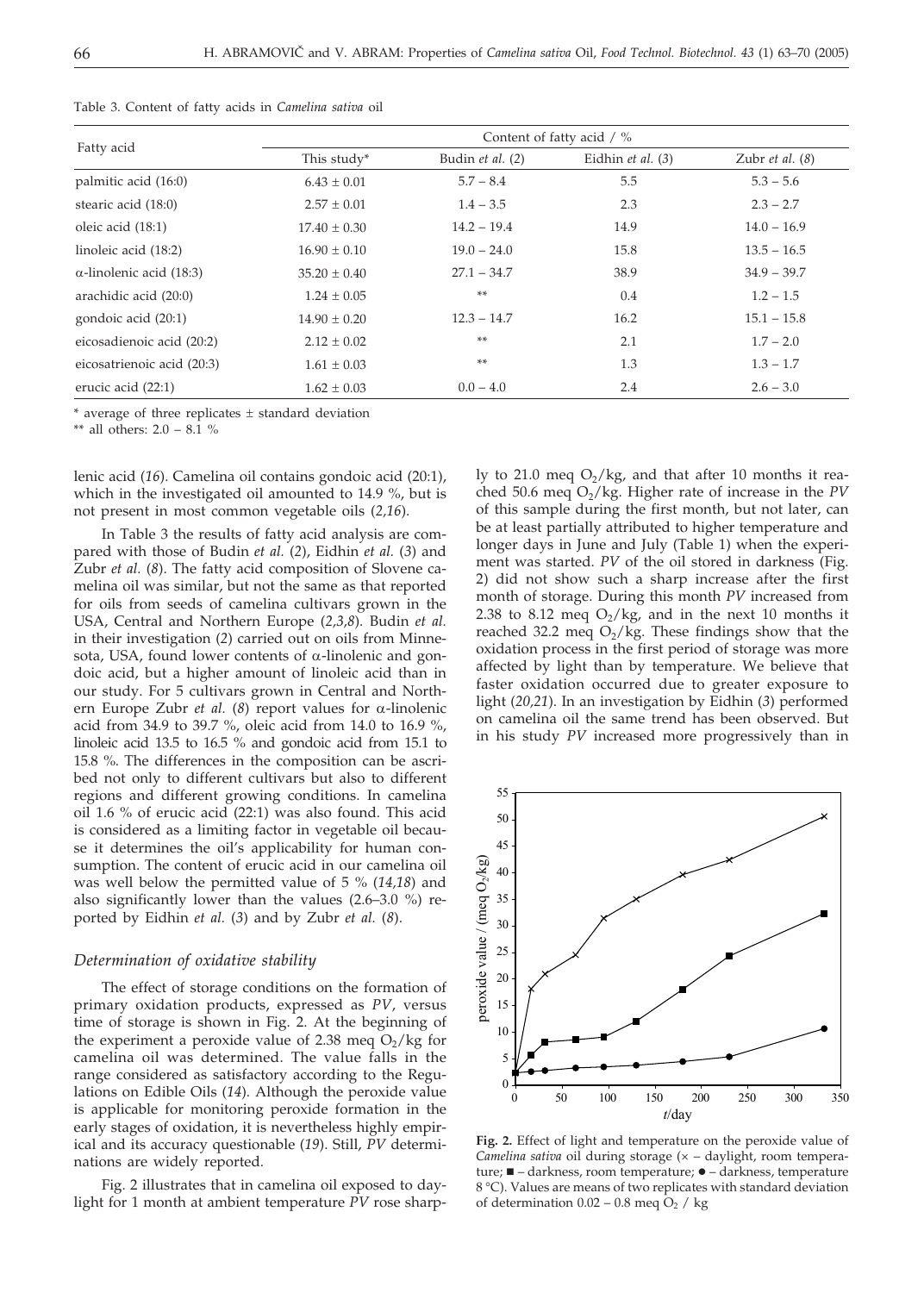| Table 4. Peroxide value after three months in different oils and storage conditions |                                |                                |                                 |  |  |  |
|-------------------------------------------------------------------------------------|--------------------------------|--------------------------------|---------------------------------|--|--|--|
| Oil                                                                                 | Storage conditions             | Duration of storage /<br>month | PV/<br>(meq O <sub>2</sub> /kg) |  |  |  |
| Slovene camelina oil                                                                | daylight, room temp.           | З                              | 31.4                            |  |  |  |
|                                                                                     | darkness, room temp.           | 3                              | 9.0                             |  |  |  |
| Eidhin et al. (3)                                                                   | daylight, room temp.           | 3                              | 130                             |  |  |  |
|                                                                                     | darkness, room temp.           | 3                              | 90                              |  |  |  |
| Matthäus (9)                                                                        | dark glass bottles, room temp. | 3                              | 20                              |  |  |  |
| Crude sunflower oil (9)                                                             | dark glass bottles, room temp. | 3                              | 20                              |  |  |  |
| Crude rapeseed oil (9)                                                              | dark glass bottles, room temp. |                                | 9.0                             |  |  |  |

ours. We compared the results of our study (Table 4) to those already published for the same type of oil and for 2 other edible oils. Table 4 shows storage conditions, duration of storage and *PV* value. It can be concluded from the data in Table 4 that our camelina oil is quite stable in comparison with common edible oils and other camelina oils.

*PV* of 20 meq  $O<sub>2</sub>/kg$ , the upper limit for unrefined oils (*14*), was attained in 1 month in oil exposed to daylight at ambient temperature. In darkness the same value was attained in 6.5 months. As can be seen in Fig. 2, the oil after the storage for 11 months at 8  $\degree$ C in darkness had a peroxide value of 10.6 meq  $O_2/kg$  so the upper limit of *PV* was not reached. Thus oxidation is retarded even in highly unsaturated camelina oil if proper storage conditions are chosen and as long as antioxidants are present.

Among other bioactive compounds phenolics are considered as possible antioxidants in oils. Many authors (*22*–*24*) have confirmed a close correlation between total phenolic content and oil stability towards oxidation. In a preliminary experiment we determined approximately 400 mg of total phenolics per kg of fresh oil (unpublished results). The determination of total phenolics was performed spectrophotometrically at 765 nm with Folin-Ciocalteau reagent using chlorogenic acid for the preparation of a standard curve. According to the literature data camelina oil also contains an appreciable amount of tocopherols (up to 800 mg/kg) with -tocopherol predominating (*8*). We believe that tocopherols and other bioactive compounds are able to postpone the oxidation process, depending on storage conditions, until these antioxidants are oxidized and lose their antioxidant potential (*25*).

The same effect was also noticed in other studies with unrefined oils stored under the same conditions. It has been reported (*24)* that during storage of virgin olive oil under diffused light at temperatures between 6 and 18 °C a 90 % decrease in tocopherol concentration and an almost 60 % decrease in total phenolic concentration occurred after 6 months, indicating their rapid degradation. At the same time *PV* rose from 7.2 to 34 meq  $O<sub>2</sub>/kg$ . In the same study but during the storage in darkness, after 12 months a slower rate of reduction was observed (a decrease of 60 % for tocopherol and of 50 % for total phenolics) with an increase of *PV* to 26 meq  $O<sub>2</sub>/kg$ . Similar results were found for virgin olive oils after the storage in darkness for 7 months at room temperature (*26*).

It has been already shown (*27*) that unrefined oils are more oxidatively stable than their refined counterparts. Again, the observation could be attributed to a higher content of tocopherols and other antioxidative components present in unrefined oils. We believe that the differences found in Table 4 could be due to different levels of the antioxidants present. Therefore a more detailed analysis of phenolics and other antioxidants in our oil should be performed.

The formation of secondary oxidation products under different storage conditions as determined by the *p*-anisidine value is presented in Fig. 3. The value for fresh oil was 6.2 and after 1 month the values for *AV,* regardless of storage conditions did not differ significantly from this value. As *p*-anisidine value is mainly a measure of 2-alkenals and 2,4-dienals, this result could mean that such products were not formed. After 10 months, regardless of the storage conditions, *AV* increased. In oil stored in darkness at 8 °C formation of secondary oxidation products was significantly retarded compared to the oil exposed to daylight at room temperature (Fig. 3). The same finding could be seen in a study of Eidhin *et al.* (*3*) on the oxidative stability of camelina oil from Ireland stored under similar conditions. Compared to our investigation the values in the Irish study were much higher. In an investigation performed on crude sunflower oil (*28*) *AV* in the earlier stages of storage in open flasks in the darkness at 30 °C remained constant, but then after 3 months rose from 0.96 to 10.



**Fig. 3.** Effects of light and temperature on the *p*-anisidine value of *Camelina sativa* oil during storage (x - daylight, room temperature; ● - darkness, temperature 8 °C). Values are means of two replicates with standard deviation of determination less than 0.1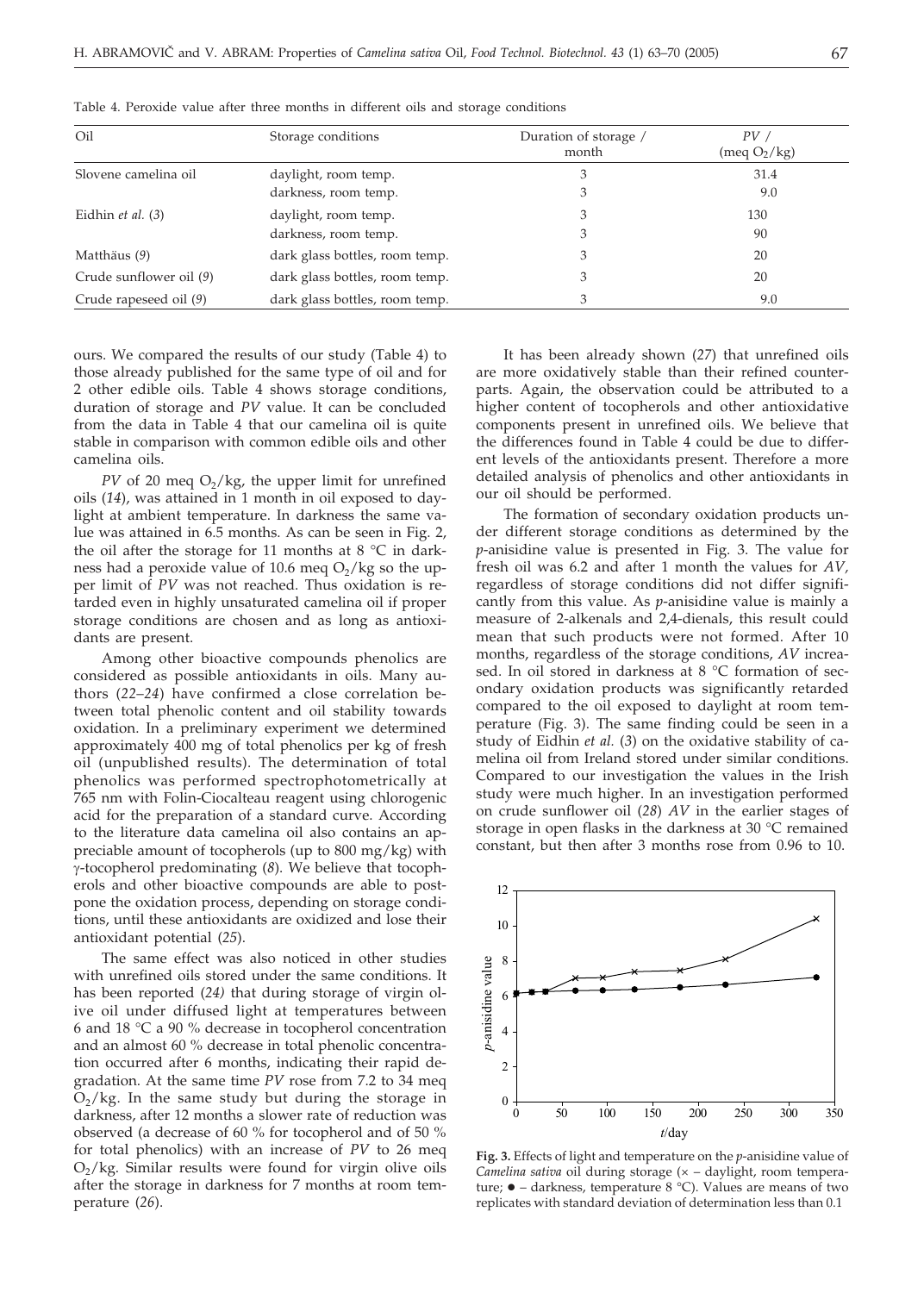Total oxidation value, the so-called Totox value, calculated from twice the peroxide value plus the *p*-anisidine value, is another useful indicator of measuring the onset of progressive deterioration in oil and provides information regarding progression of the formation of primary and secondary oxidation products (*29*). In Fig. 4 the increase of Totox value for camelina oil during storage in daylight at room temperature and in darkness at 8 °C is presented. Similarly to changes in *PV* and *AV*, the oil stored in darkness at 8 °C had consistently lower Totox values than oil stored in daylight at room temperature.



**Fig. 4.** Effects of light and temperature on the Totox value of *Camelina sativa* oil during storage (x - daylight, room temperature; • – darkness, temperature 8 °C)

The susceptibility of camelina oil to oxidation measured by the Rancimat test and expressed by the induction period is shown in Table 5. The induction period represents the time needed for decomposition of hydroperoxides produced by oil oxidation (*12*). In our fresh camelina oil the induction period was 4.8 h. We managed to find only one report in the literature (*9*) about the Rancimat test performed on camelina oil. In that study (*9*) the induction period (at 110 °C) was 3 h. It has been shown (*30*,*31*) that an increased degree of unsaturation negatively affects the oxidative stability of oil determined by the Rancimat test. In safflower oil with 20 % of oleic, 59 % of linoleic and 10 % of linolenic acid and a tocopherol content of 490 mg/kg, sunflower oil with 20 % of oleic, 66 % of linoleic and a tocopherol content of 630 mg/kg, rapeseed oil with 59 % of oleic,

Table 5. Dependence of induction period (Rancimat test) for *Camelina sativa* oil on storage time

| Storage time / day   | 65                   | 155 | 280 |  |  |
|----------------------|----------------------|-----|-----|--|--|
|                      | Induction period / h |     |     |  |  |
| daylight, room temp. | 3.7                  | 2.7 | 2.1 |  |  |
| darkness, room temp. | 3.8                  | 2.9 | 2.4 |  |  |
| darkness, $8 °C$     | 41                   | nd  | 3.6 |  |  |
|                      |                      |     |     |  |  |

nd – not determined

21 % of linoleic, 10 % of linolenic acid and a tocopherol content of 710 mg/kg, the induction periods (at 120  $^{\circ}$ C) were determined to be 2.4, 2.6 and 3.7 h, respectively (*30*). In our case, the Rancimat test was performed at 110 °C and according to (*13*) an increase in temperature of 10 °C lowers the induction time by a factor of two. This means that if the Rancimat tests were performed at 120  $\degree$ C, we would get the induction time of about 2.4 h.

In Table 5 it can also be seen that the induction period decreases with time of storage. This can be explained in two ways. Firstly, as already mentioned, the antioxidative components originally present in our camelina oil degraded with time, thus losing their antioxidant properties, and secondly, the oxidation products increase with time of storage as shown in Fig. 2. In a study on virgin olive oil (*22*), after 12 months of storage in darkness at ambient temperature, a decrease in total phenolic content and 100 % loss of tocopherol was established, while the induction period (by Rancimat test at 120 °C) was about 50 % of the initial (10 h) value.

In Table 5 it can also be seen that the susceptibility to oxidation is affected by the storage conditions. A higher temperature and the presence of light reduce the induction period. Our camelina oil still had a 3.6 h induction period after more than 280 days of storage in darkness at 8 °C. A critical concentration of degradable volatile products under the Rancimat test conditions and the deterioration of the oil were reached faster in oil stored in daylight at room temperature after the same period of storage. Because of this a shorter induction period (2.1 h) was measured.

# **Conclusions**

In conclusion, the camelina oil used in this study was produced from seeds of *Camelina sativa* plants grown in the Koroška region, Slovenia. We determined some physical parameters not previously known and its chemical characteristics. The characterisation enabled the comparison of the Slovene camelina oil with camelina oils from different areas and with some other edible oils.

The density and the refractive index obtained are slightly higher than those published for some other vegetable oils, with small or even negligible quantities of polyunsaturated linolenic acid. The effect of temperature on the density of camelina oil was determined and described by a polynomial relationship. The oil is a rich source of  $\alpha$ -linolenic acid (35.2 %), only linseed oil has more (up to 60 %). Camelina oil contains 14.9 % of gondoic acid (20:1), which is absent in the most common vegetable oils and 1.6 % of erucic acid (22:1), which determines the applicability of oil for human consumption, but in our oil it was well below the permitted value of 5 % and also significantly lower than the values reported by others. The fatty acid composition of the Slovene camelina oil was similar, but not the same as that reported for oils from seeds of camelina cultivars grown in the USA, Central and Northern Europe. The differences in the composition can be ascribed not only to different cultivars but also to different regions and different growing conditions.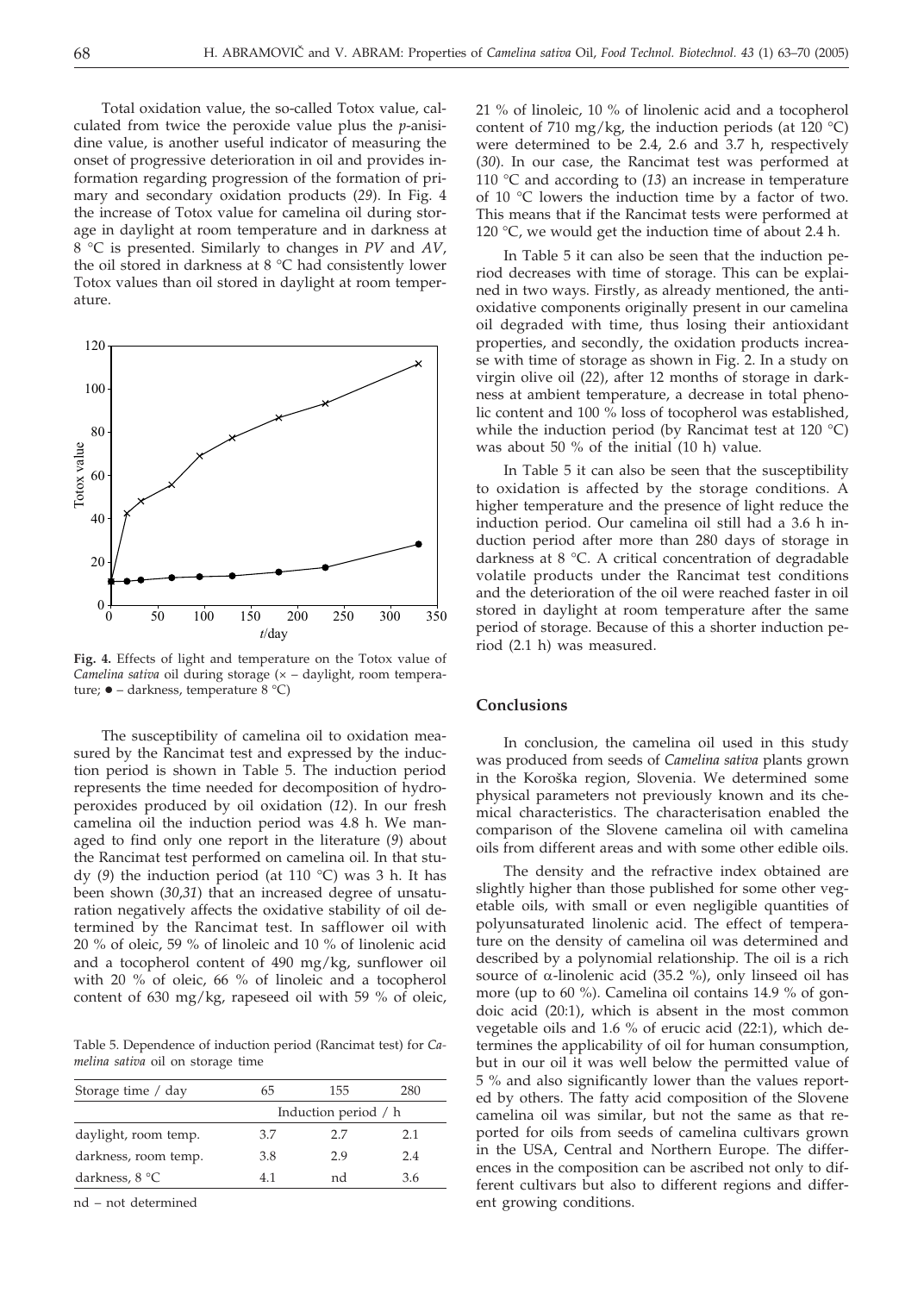The effect of storage conditions on oxidation expressed as *PV*, *AV* and the Totox value versus time of storage was also followed. We compared the results of our study to those already published for the same type of oil and some other vegetable oils. It can be concluded from the data that our camelina oil is quite stable in comparison with common unrefined edible and other camelina oils. The susceptibility of the camelina oil used in this study to oxidation measured by the Rancimat test showed that it was more stable than the one for which we could find the data of the test in the literature. It is obvious that this oil must contain an appreciable amount of antioxidants. In a preliminary experiment approximately 400 mg of total phenolics per kg of fresh oil were determined and we are planning to identify them and other antioxidants in the future.

# *Acknowledgements*

The authors gratefully acknowledge the financial support of the Ministry of Education, Science and Sport of the Republic of Slovenia.

# **References**

- *1.* J. Zubr, Oil-seed crop: *Camelina sativa*, *Ind. Crop. Prod. 6* (1997) 113–119.
- *2.* J.T. Budin, W.M. Breene, D.H. Putman, Some compositional properties of camelina (*Camelina sativa* L. Crantz) seeds and oils, *J. Am. Oil Chem. Soc. 72* (1995) 309–315.
- *3.* D.N. Eidhin, J. Burke, D. O'Brine, Oxidative stability of -3-rich camelina oil and camelina oil-based spread compared with plant and fish oils and sunflower spread, *J. Food Sci. 68* (2003) 345–353.
- *4.* H.M. Karvonen, A. Aro, N.S. Tapola, I. Salminen, M.I.J. Uusitupa, E.S. Sarkkinen, Effect of  $\alpha$ -linolenic acid – rich *Camelina sativa* oil on serum fatty acid composition and serum lipids in hypercholesterolemic subjects, *Metabolism, 51* (2002) 1253–1260.
- *5.* Z. Strasil, Content of oil and individual fatty acids in some species of alternative oil-bearing crops, *Rost. Vybroba*, *43* (1997) 59–64.
- *6.* D.N. Eidhin, J. Burke, B. Lynch, D. O'Brine, Effects of dietary supplementation with camelina oil on porcine blood lipids, *J. Food Sci. 68* (2003) 671–679.
- *7.* T.P. Coultate: *Food The Chemistry of Its Components,* 4th ed., The Royal Society of Chemistry, UK (2002) pp. 74–86.
- *8.* J. Zubr, B. Matthäus, Effects of growth conditions on fatty acids and tocopherols in *Camelina sativa* oil, *Ind. Crop. Prod. 15* (2002) 155–162.
- *9.* B.W. Matthäus, Leindotteröl ein altes Pflanzenöl mit neuer Zukunft?, *Ernähr.-Umsch. 51* (2004) 12–16.
- 10. Official Methods of Analysis, AOAC (16<sup>th</sup> ed.), AOAC International, Gaithersburg (1999).
- *11.* Standard Methods for the Analysis of Oils, Fats and Derivatives, IUPAC (7<sup>th</sup> ed.), Blackwell Scientific Pub. Ltd, Oxford (1987).
- *12.* M.V. Läubli, P.A. Bruttel, Determination of the oxidative stability of fats and oils, *J. Am. Oil Chem. Soc. 63* (1986) 792–795.
- *13.* Rancimat Method, *Application Bulletin Metrohm*, Nr. 204/1e (1994).
- *14.* Regulations on Edible Oils, *Official Gazette of the Republic of Slovenia*, No. 56-2658/1999 (1999) pp. 7183–7186.
- *15.* H. Noureddini, Densities of vegetable oils and fatty acids, *J. Am. Oil Chem. Soc. 69* (1992) 1184–1188.
- *16.* Y.H. Hui: *Bailey's Industrial Oil and Fat Products*, *Vol. 2*, (5th ed.), Wiley, New York (1996).
- *17.* R. Ohlson, Structure and physical properties of fats, *AOCS Monograph*, *10* (1983) 44–55.
- *18.* EC, Council Directive 80/891/EEC, *Official Journal* (1980) p. 254.
- *19.* W.W. Nawar: Lipids. In: *Food Chemistry*, (3rd ed.), O.R. Fennema (Ed.), Marcel Dekker, Inc., New York (1996) pp. 226–319.
- *20.* M. Khan, A.F. Shahidi, Rapid oxidation of commercial extra virgin olive oil stored under fluorescent light, *J. Food Lipids, 6* (2000) 331–339.
- *21.* M. Khan, A.F. Shahidi, Photooxidative stability of stripped and non-stripped borage and evening primrose oil and their emulsions in water, *Food Chem. 79* (2002) 47–53.
- *22.* J.R. Morello, M.J. Motilva, M.J. Tovar, M.P. Romero, Changes in commercial virgin olive oil during storage, with special emphasis on the phenolic fraction, *Food Chem. 85* (2004) 357–364.
- *23.* E. Monteleone, G. Caporale, A. Carlucci, E. Pagliarini, Optimisation of extra virgin olive oil quality, *J. Sci. Food Agric. 77* (1998) 31–37.
- *24.* O. Okogeri, M. Tasioula Margari, Changes occuring in phenolic compounds and  $\alpha$ -tocopherol of virgin olive oil during storage, *J. Agric. Food Chem. 50* (2002) 1077–1080.
- *25.* J.F. Gregory: Vitamins. In: *Food Chemistry*, (3rd ed.), O.R. Fennema (Ed.), Marcel Dekker, Inc., New York (1996) pp. 532–616.
- *26.* M. Deiana, A. Rosa, C. Falqui Cao, F.M. Pirisi, G. Bandino, M. Assunta Dessi, Novel approach to study oxidative stability of extra virgin olive oils: Importance of  $\alpha$ -tocopherol concentration, *J. Agric. Food Chem. 50* (2002) 4342–4346.
- *27.* C. Akoh, Oxidative stability of fat substitutes and vegetable-oils by the oxidative stability index method, *J. Am. Oil Chem. Soc. 71* (1994) 211–216.
- *28.* G.H. Crapiste, M.I.V. Brevedan, A.A. Carelli, Oxidation of sunflower oil during storage, *J. Am. Oil Chem. Soc. 76* (1999) 1437–1443.
- *29.* R.S. Hamilton, J.B. Rossell: *Analysis of Oils and Fats*, Elsevier Applied Science, London (1986) pp. 23–32.
- *30.* B.W. Matthäus, Determination of the oxidative stability of vegetable oils by Rancimat and conductivity and chemiluminescence measurements, *J. Am. Oil Chem. Soc. 73* (1996) 1039–1043.
- *31.* T.A. Isbell, T.P. Abbott, K.D. Carlson, Oxidative stability index of vegetable oils in binary mixtures with meadowfoam oil, *Ind. Crop. Prod. 9* (1999) 115–123.